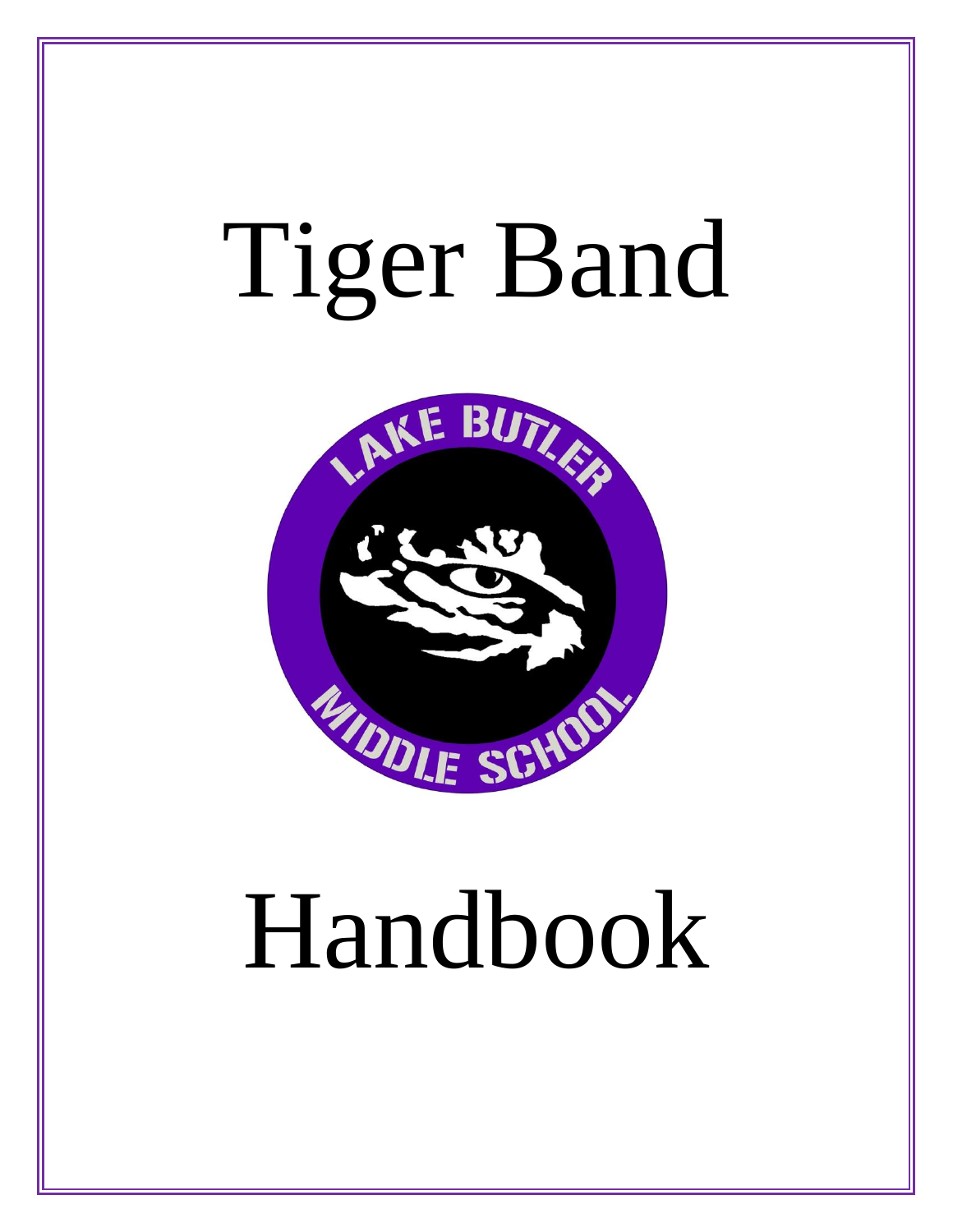#### **Philosophy**

The LBMS Band seeks to create unique educational opportunities that will encourage students to perform to their highest possible ability, strive to improve every day through group instruction and individual practice, and promote ethical character, good citizenship and life-long learning.

### **Expectations**

Students of the LBMS Band have the distinct opportunity to represent our school through multiple functions, such as concerts, Solo and Ensemble, and much more. This being said, our band students are expected to behave in a manner that positively and professionally represents the LBMS Band program as well as the school.

## **Classroom Rules and Procedures**

While some teachers may have a list of "Do's and Don'ts" for their classroom, I only expect my students to observe and maintain two rules once inside my classroom:

(1) Respect Everything (2) Have Fun!

Every day, when students come for their band class, they are expected to line up outside on the wall in an orderly fashion; this shows me that they are ready to learn. Once students have demonstrated that they are ready to learn, I will invite them inside, so they can get their instrument ready, as well as retrieve any and all materials they need for class. Students will be given 4 minutes as soon as they walk through the door to prepare themselves for band class.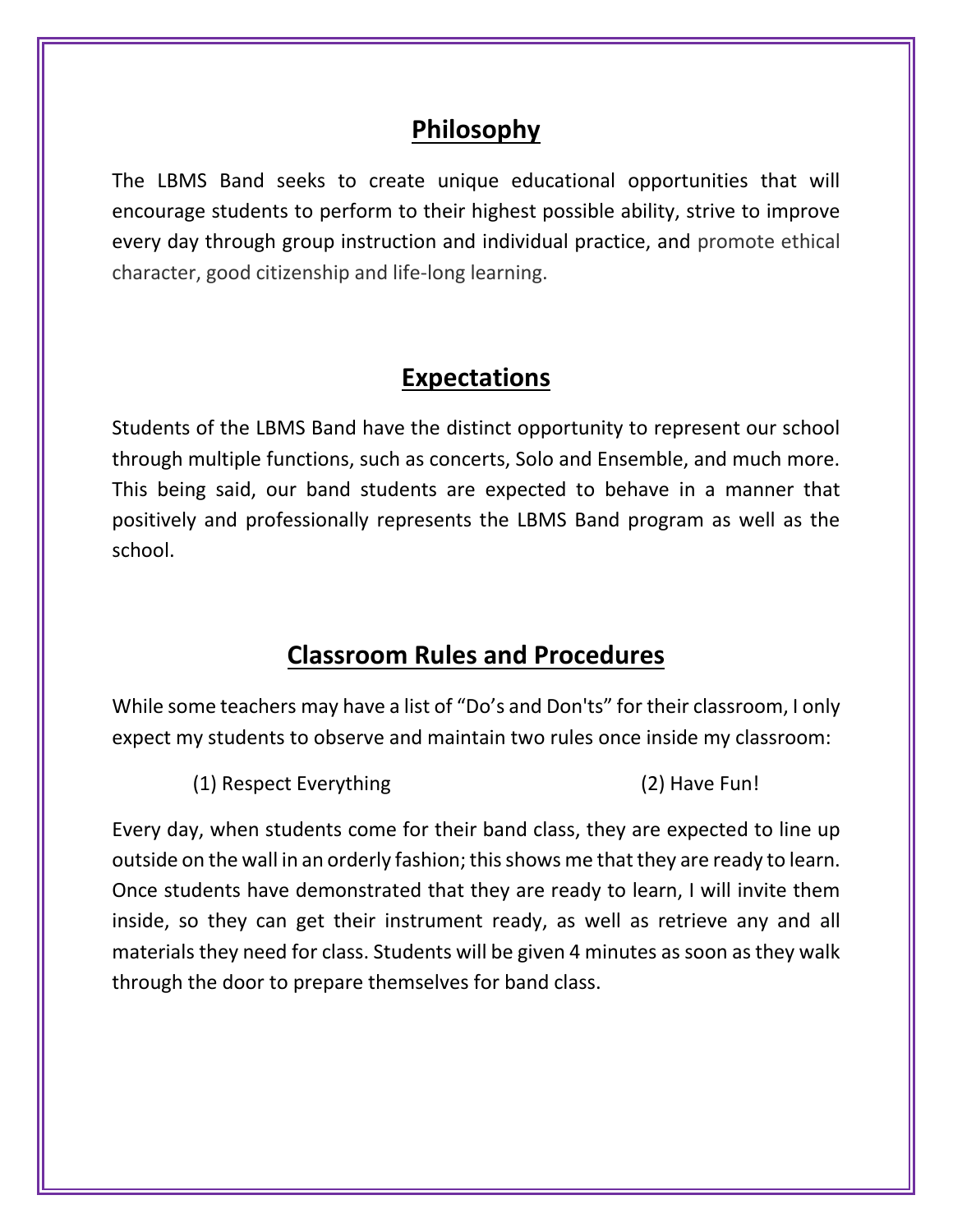## **Class Supplies**

Each student needs the following:

- 1. Sharpened or mechanical pencil.
- 2. Highlighter
- 3. Black Binder
- 4. Instruments with the following accessories:
	- a. Woodwinds: 4 Playable Reeds, Swabs, Cork Grease
	- b. Brass: Spit Cloth, Valve/Slide Oil
	- c. Percussion: Sticks, Mallets, Stick Bag, etc.
- 5. All Music in a folder with name on it.

I will provide each student with the following:

- 1. Page Protectors
- 2. All music needed for class
- 3. Yellow Scale books

**\*\*All these materials must be brought to class every day!\*\***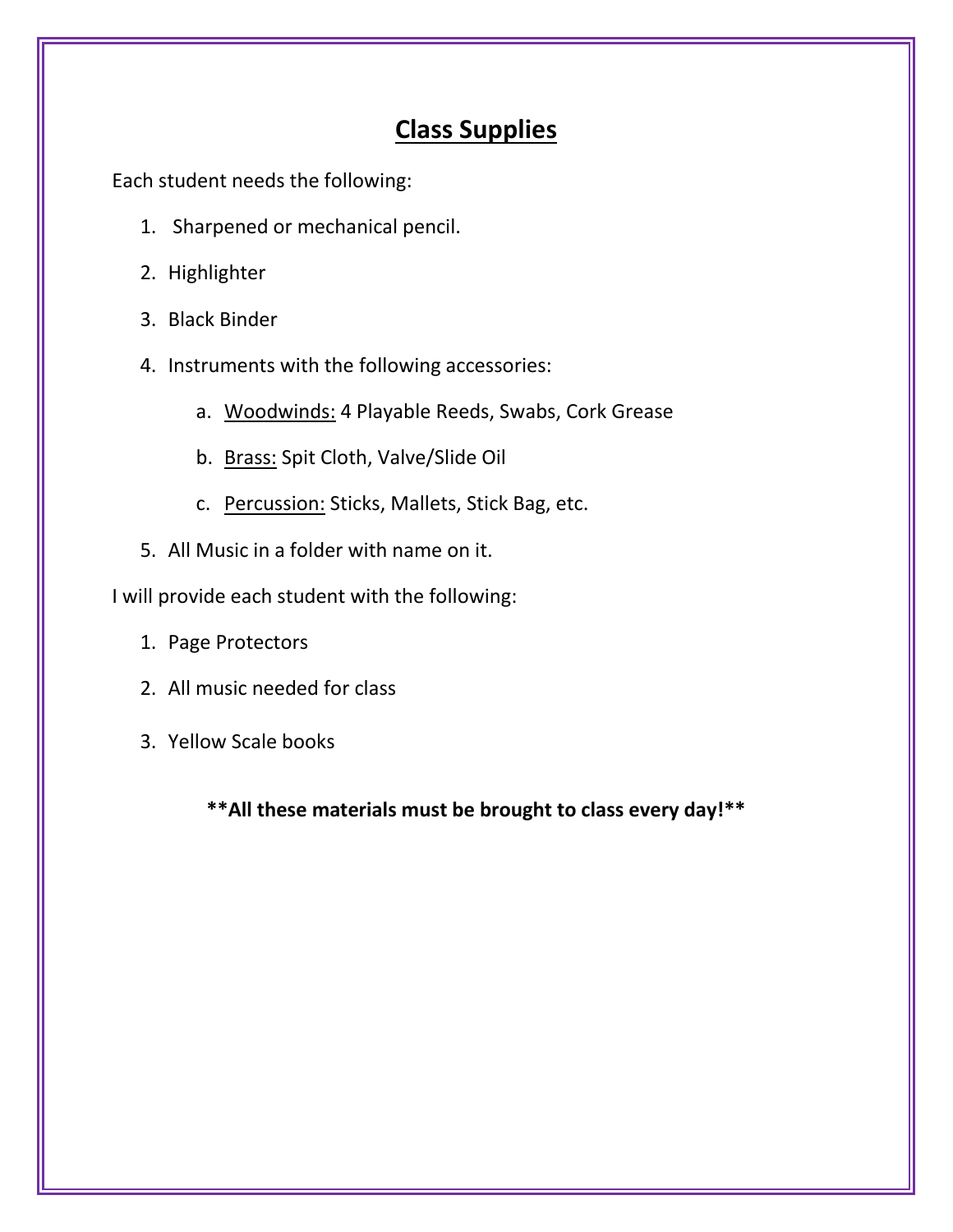#### **Instruments**

Each student is expected to come to class with a working instrument daily. We encourage all students to upgrade to higher-level instruments to keep up with their playing abilities. Percussionists MUST come to class with their own equipment (mallets, sticks, etc.) for the music being performed. They will be asked to purchase additional equipment as the music requires.

Beginners — The beginners will be "mouthpiece tested" to help them find the most appropriate instrument to play. They will be given guidance about where to go to get an instrument.

School Instruments — If a student plays a school instrument, they are required to purchase a mouthpiece for that instrument due to sanitation concerns. They will not be issued an instrument until the mouthpiece has been purchased. These can be purchased from our classroom's "Band Shop" (since we do not have a music store in town).

#### **Reeds, Music, Sticks, etc.**

Every student is expected to come to class prepared daily for the group lesson. Reeds will be checked daily. A student will not be allowed to play on a broken or moldy reed. Students are to oil and grease horns at home in preparation for the day's lesson. Percussionists are to have their name on all of their sticks and have them available for each class.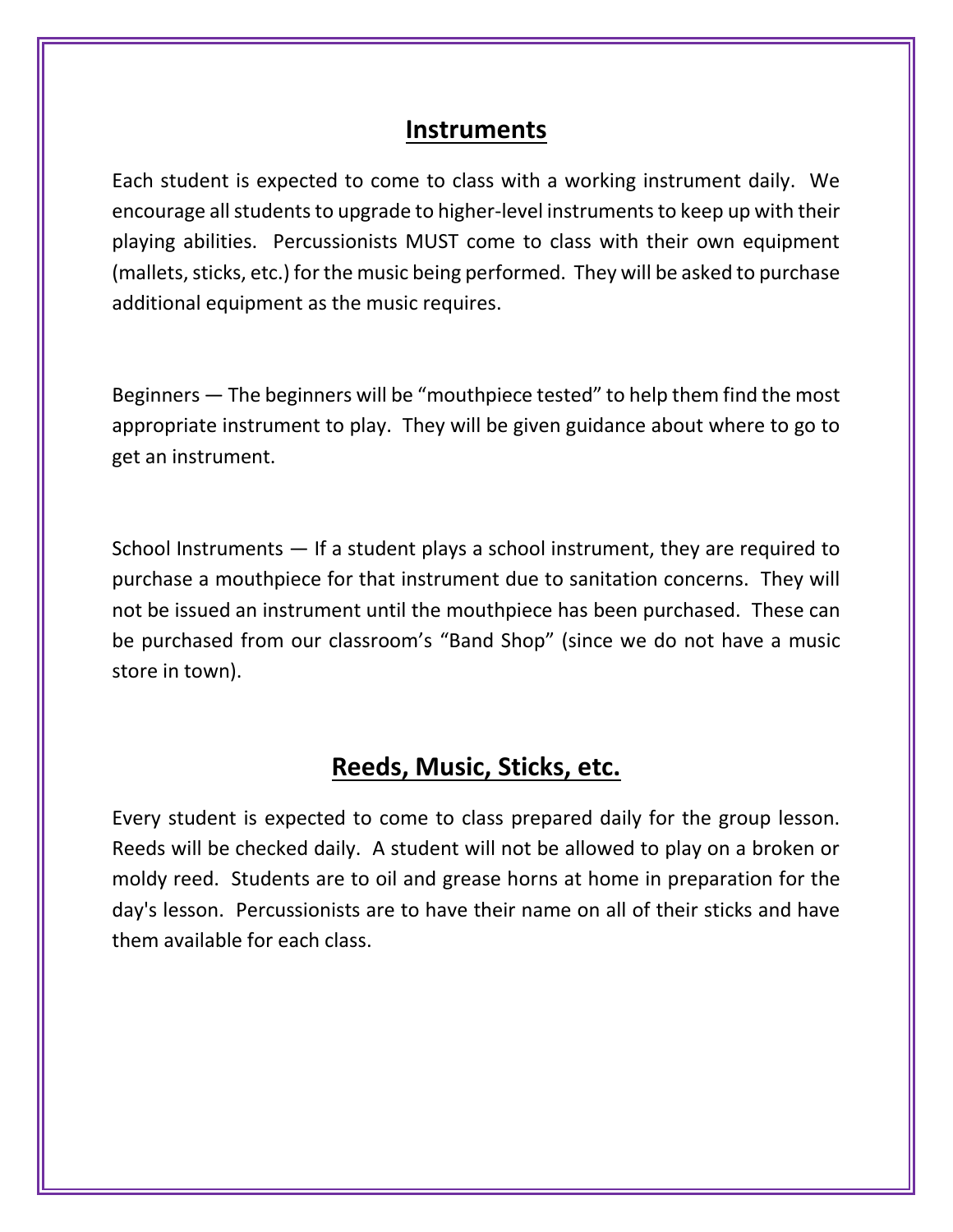#### **Homework**

Each student is expected to practice at home at least 5 of 7 days of the week. This is the homework for the class. If the student has difficulty with the bus or needs a practice instrument at home, please contact me to help resolve the problem. The amount of **individual** practice time is the largest factor between an average player and an outstanding player.

Here are a few practice tips:

- Listen to LOTS of music
- Record yourself playing your instrument, listen to it, and evaluate it. Students will be taught how to do this.
- Practice the music at a tempo that will allow you to play the music correctly.

## **Rehearsals**

- ❖ The beginning band will not have any after school rehearsals.
- ❖ The Concert and Symphonic bands will have sectional rehearsals on Tuesday (Concert) and Thursday (Symphonic) from 3:05 – 4:30 as needed. These rehearsals are graded as supervised homework and are required. The students will be informed of the rehearsals at least 1 week in advance. They will start in **November**. Please do not schedule conflicts on these days. If your child is absent, they are considered unexcused if it is not cleared in advance.

If your child is in an LBMS sport, cheerleader, or AG function and has a conflict, please have them talk with me about the conflict ahead of time, this way I can help them with it. Missing a rehearsal without prior arrangements will be unexcused.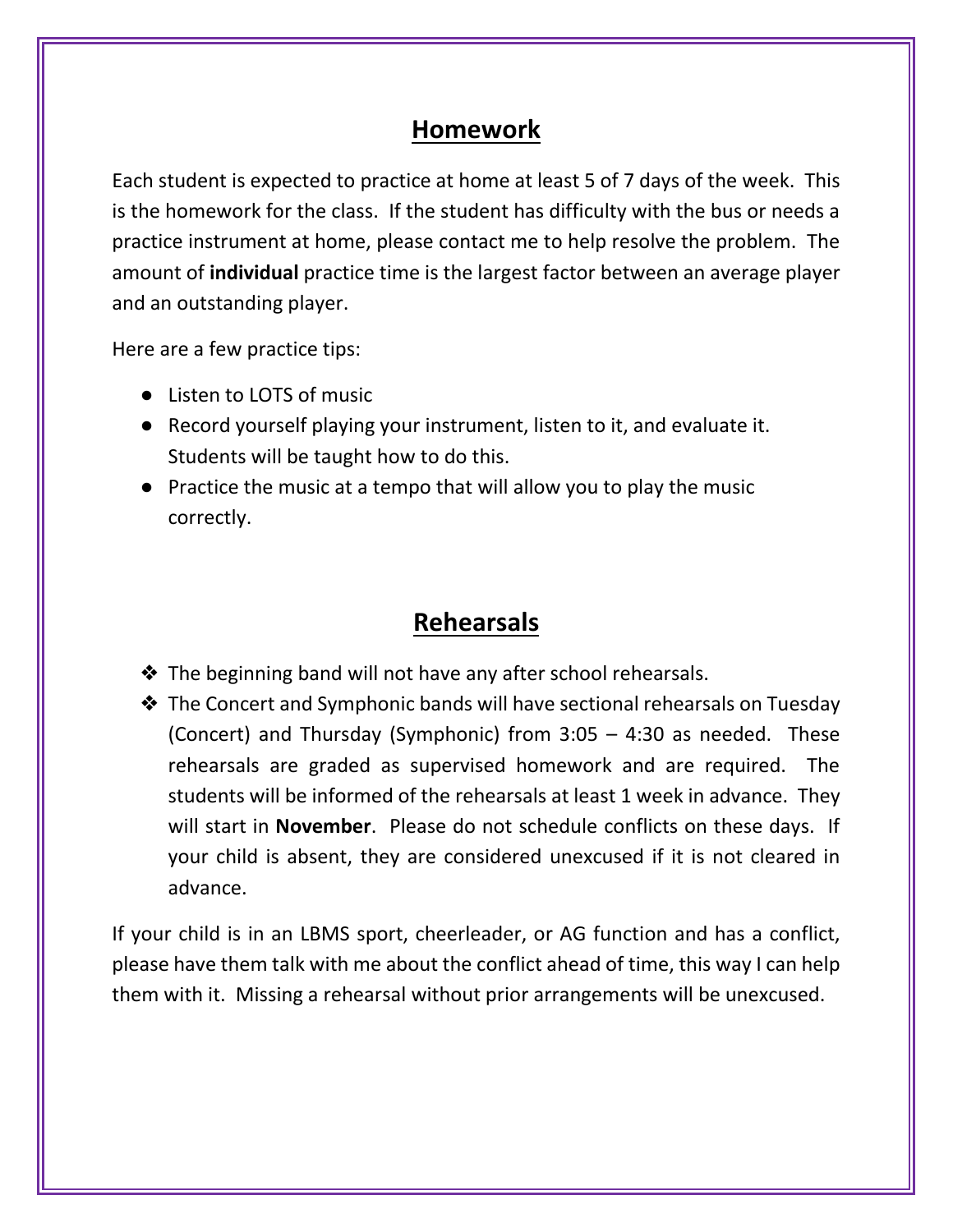## **Uniforms**

*Beginning Band* **—** The beginners will wear Black Dress Pants or a Long Black skirt, Black dress shoes, and a Purple Band Polo.

*Concert Band* — They will wear their Purple Band Polos for the combined Game in the fall. All other performance will be the same as the symphonic band.

*Symphonic Band* — Members of this ensemble will wear an all-black uniform. This includes Black Dress Shoes, Long Black Socks, Black Dress Pants or a Long Black skirt, and a Black Button-down Dress Shirt.

*Solo and Ensemble* — Anyone who performs at this festival should wear Sunday attire. (Ties for the guys and dresses/nice pants/blouse for the ladies)

**\*\*Band Polos will be ordered in late September for those in need of one\*\***

## Performances

The schedule of concert performances is provided. All performances are required and will be graded as group projects. The symphonic band will attend the Florida Bandmasters Association District Concert Festival, where we will be graded on our performance.

## Other Performance Opportunities

Each student is encouraged to perform as often as possible. In addition to the scheduled performances for each grade, the students have additional opportunities to perform such as:

- Solo and Ensemble Festival
- The North Florida Honor Band
- Playing in a church group
- Playing solos or small groups on the spring concert
- Preparing short "ads" to be played on TNN (Tiger News Network)
- Attending a summer band camp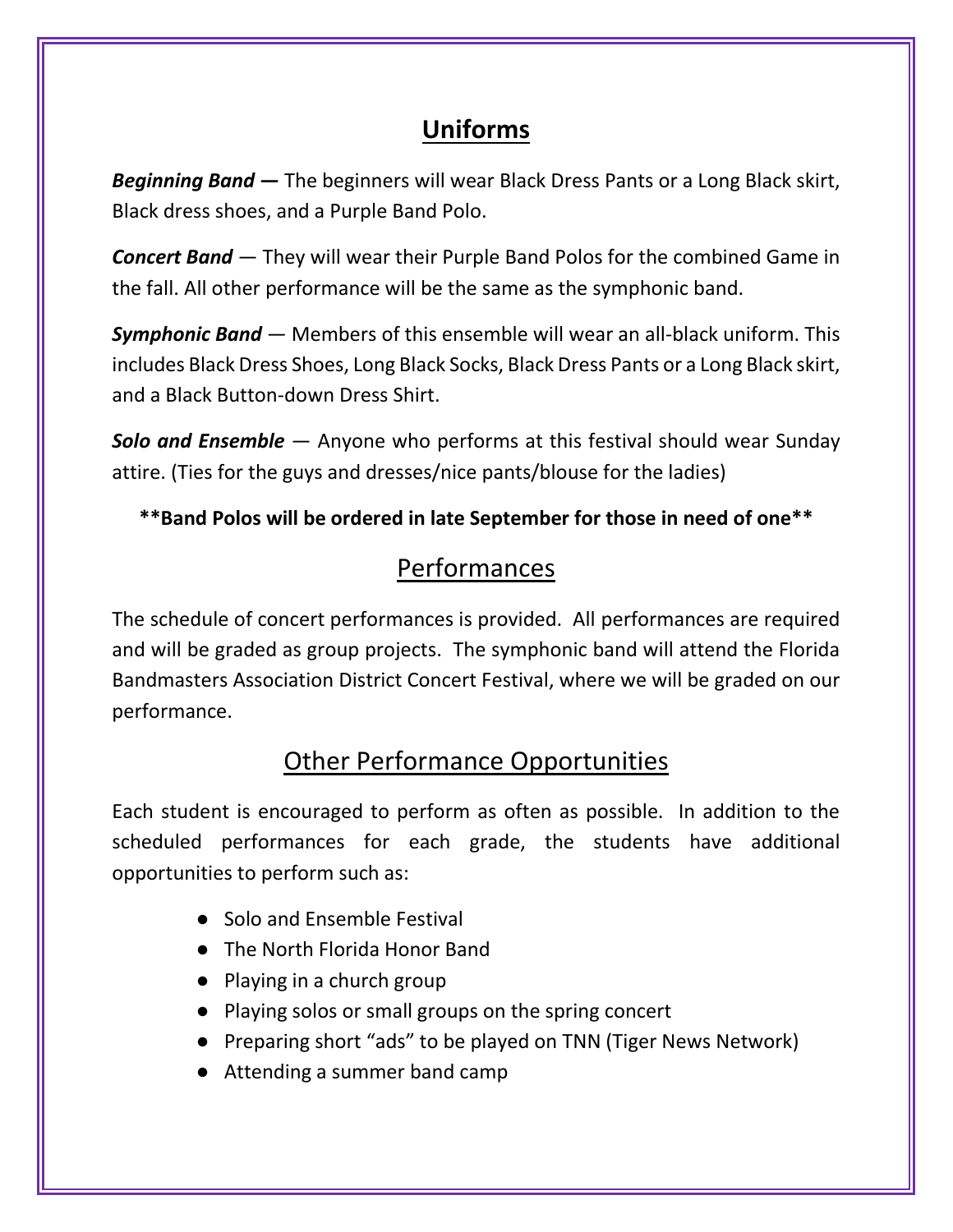## Trips

The band will schedule various trips throughout the year. Each student must have an **off-campus form** to attend. This form is provided. In order to attend the endof-year trip to Aquatica, the student will need to perform to qualify (more details later) and attend all the scheduled performances for their band for the year.

## Travel Accounts

The 8<sup>th</sup> Grade band students, involved with the high school marching band, will begin the year with a fundraiser that will give them the opportunity to put money into a travel account in their name. This money can be spent by the student on: band trips, HS uniform needs, or summer band camps. The auditors do not allow us to spend it on reeds, oil, and other small items. Any money is left in the account when the student graduates will be transferred into the band scholarship fund or to a sibling.

## Parents

Welcome to the band world!! We cannot do what we do without you. Please enjoy the journey your child is on along with them. Your love and support is vital towards your child's success. Learning an instrument is a slow and tedious process and this can be extremely frustrating for many students, so please come to all their performances, send them to camp (that week is a nice vacation for you too!), encourage them, keep them playing, and let them know that they're improving! Get in the concession stand and make friends with the other band parents and swap stories. We will be calling so please try to find a way to say "YES"!